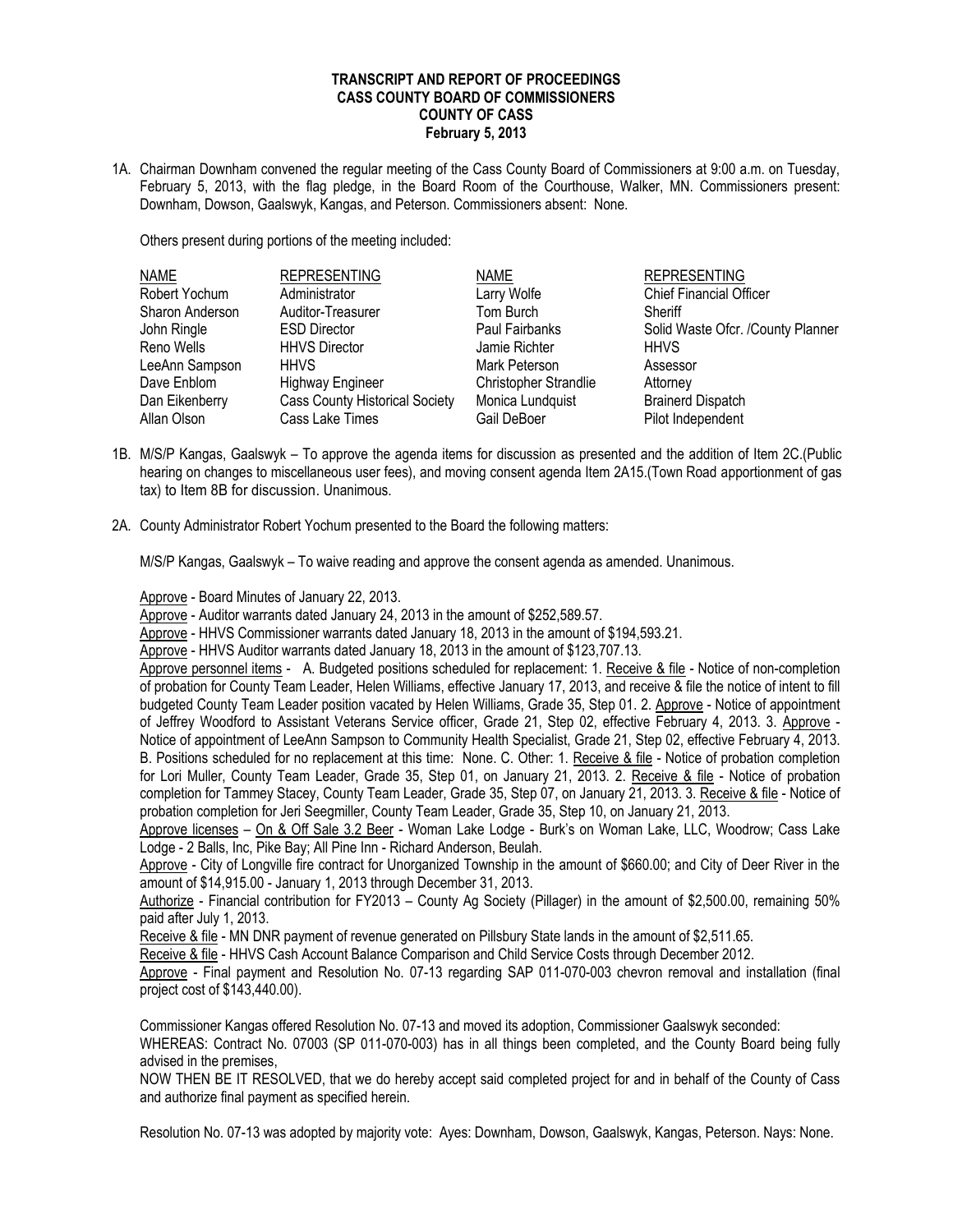Approve - Final payment and Resolution No. 08-13 regarding SAP 011-070-004 Intersection lighting project (final project cost of \$188,919.51).

Commissioner Kangas offered Resolution No. 08-13 and moved its adoption, Commissioner Gaalswyk seconded: WHEREAS: Contract No. 07004 (SP 011-070-004) has in all things been completed, and the County Board being fully advised in the premises,

NOW THEN BE IT RESOLVED, that we do hereby accept said completed project for and in behalf of the County of Cass and authorize final payment as specified herein.

Resolution No. 08-13 was adopted by majority vote: Ayes: Downham, Dowson, Gaalswyk, Kangas, Peterson. Nays: None.

Authorize - Grant award (Grant No.3-16642) and execution for converting to NG 911 (high speed voice & data network for routing and delivering emergency calls) through the MN Dept. of Public Safety in the amount of \$10,000.00.

Approve - Highway Department request for reimbursement of Conservation Fund 73 on the CR161 erosion control project on Pug Hole Lake in the amount of \$30,000.00.

Approve - Contract No. 56798J between the Minnesota Department of Human Services and Cass County HHVS regarding local collaborative time studies.

Approve - Distribution of Chippewa National Forest 25% Fund payment for 2012 in the amount of \$297,751.61.

Approve Payment to Minnesota Counties Information Systems (MCIS) in the amount of \$50,835.00 tax system modernization.

Approve Assessor's Office Abatements: 2013 tax year Andrea Anderson of Cass Lake 85-347-0360 Class Change Res Non-Homestead to Residential Homestead (Amount of tax reduction will be calculated after final tax rates are set); 2012 tax year Tim & Carla Volcke of Chickamaw Beach 86-020-3100 Damage/Fire Abatement \$1,196 Refund \$212

Receive & file - Timber auction results of January 31, 2013 totaling 9,655 cords in the amount of \$175,378.39 (all tracts offered were sold).

2B. Administrator Yochum reported back on the Ad-Hoc Committee of the Board meeting held Tuesday, January 29, 2013 regarding reuse of the former Ah-Gwah-Ching site. Items discussed included: 1.) preparation of a response to letters of intent from Russ Wood and Boser Construction to purchase portions of the site for residential use, 2.) land use planning to date, 3.) potential County issues to any reuse, and 4.) potential City of Walker issues for residential reuse. Mr. Yochum discussed the Board committee consensus that County land reuse issues at Ah-Gwah-Ching and updating Cass County's Capital Plan (including discussions with the City of Walker and the Crow Wing County jail contract) should be pursued irrespective of the County response to the letters of intent.

M/S/P Gaalswyk, Kangas – To decline the sale of any County owned land at the former Ah-Gwah-Ching site at this time, and further, to update the related Cass County Capital Improvement Plans. Unanimous.

2C. Administrator Yochum requested Board action to hold a public hearing in accordance with Minnesota Statutes 373.41 to consider changes to miscellaneous user fees charged by County departments for specific services.

M/S/P Peterson, Dowson – To approve a public hearing on Tuesday, March 5, 2013, during the meeting which begins at 9:00 a.m., in the Commissioner's Board Room, 1<sup>st</sup> floor Courthouse Annex, Walker, MN to consider changes to miscellaneous user fees charged by County departments for specific services in accordance with Minnesota Statutes 373.41. Unanimous.

3A. Director of Public Health Nursing Jamie Richter and Sheriff Tom Burch discussed the 2012 "Take It To The Box Medication Program" which included activities throughout Cass County. The program collected 279.01 lbs. of unused or expired medication. The Board suggested the placement of information in the upcoming tax insert. No action necessary.

Ms. Richter introduced Lee Ann Sampson the new HHVS Community Health Specialist. The Board welcomed Ms. Sampson. No action necessary.

4A. ESD Director John Ringle requested Board approval of the 2013 BWSR Clean Water Fund Competitive Grant program in the amount of \$100,480.00 for two projects: an accelerated implementation grant for Sylvan Township to perform SSTS compliance inspections in east and west Sylvan Township, and a Community Partners Grant to work with community groups such as lake associations and non-profits to implement stormwater management projects including vegetative buffers, rain gardens, erosion control, impervious surface reduction and other pollution prevention practices. Mr. Ringle added that the Cass County accelerated implementation project was ranked 2<sup>nd</sup> statewide out of 14 projects awarded and the Cass County Community Partners grant was ranked 3<sup>rd</sup> out of 16 projects awarded. In 2013 \$18 million dollars was awarded to \$68 million dollars of Clean Water Fund applications.

M/S/P Dowson, Gaalswyk – To approve accepting the 2013 BWSR Clean Water Fund Competitive Grant Agreement (CWF13-148) in the amount of \$100,480.00 funding for two projects: SSTS compliance inspection grant for Sylvan Township and a Community Partners Grant. Unanimous.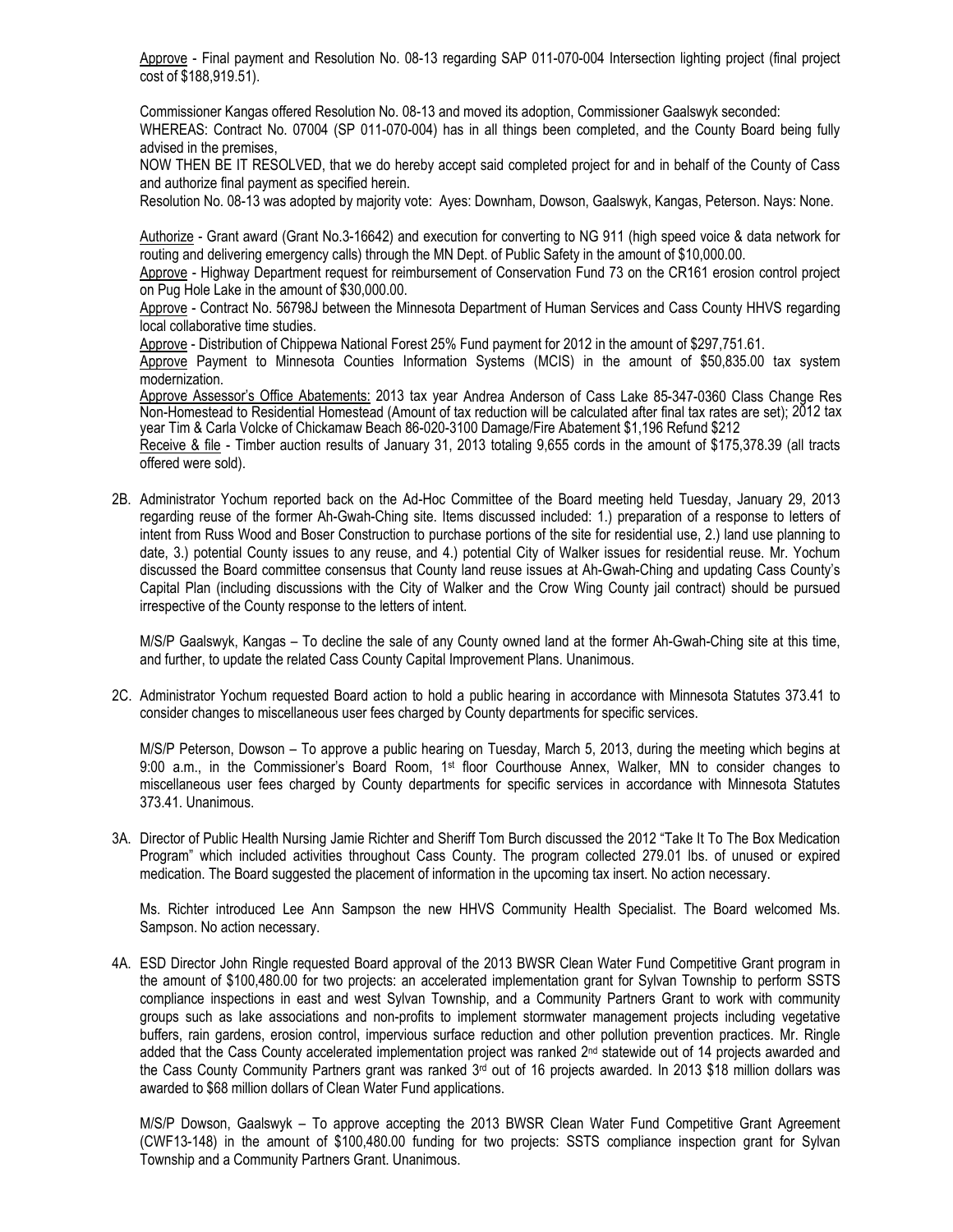4B. County Planner Paul Fairbanks presented land reclassifications that were approved by the Planning Commission in 2012 (nine parcels totaling 65 acres). Mr. Fairbanks explained that Cass County Land Use Ordinance requires that requests for land reclassifications must receive final approval from the Cass County Board of Commissioners after they have been approved by the Cass County Planning Commission.

M/S/P Dowson, Peterson – To approve as presented the land reclassifications previously approved by the Cass County Planning Commission in 2012. Unanimous.

| <b>Name</b>                   | Township         | <b>Conditional Use</b>       |
|-------------------------------|------------------|------------------------------|
| Leonard Graton                | Becker           | Reclass from AG/FOR to RR-10 |
| Bruce Molle                   | Boy Lake         | Reclass from WOC to SR       |
| Scott Eastman                 | Homebrook        | Reclass from AG/FOR to RR-5  |
| Michael McGuire               | McKinley         | Reclass from AG/FOR to RR-5  |
| Lyle Childs                   | McKinley         | Reclass from AG/FOR to RR-10 |
| Sah Kah Tay Resort - Marchant | Pike Bay         | Reclass from SR to WOC       |
| LeRoy Invie                   | Ponto Lake       | Reclass from WOC to SR       |
| Mark Hulst                    | <b>Wilkinson</b> | Reclass from AG/FOR to RR-5  |
| Gregory Witt                  | Wilson           | Reclass from AG/FOR to RR-10 |

- 4C. Mr. Fairbanks presented the 2012 municipal solid waste (MSW) and recycling volume summary. MSW 12,132 tons, Recycling – 5,065 tons, Electronics – 79 tons, and Household Hazardous Waste – 19 tons. In addition volume data throughout the County by location and type was presented. No action necessary.
- 4D. Director Ringle and Paul Fairbanks requested Board approval of a draft request for proposals (RFP) for recycling collection of corrugated cardboard. Mr. Fairbanks explained that the Ad-Hoc Solid Waste Committee of the Board had previously recommended that bids be obtained for the collection of commercial corrugated cardboard throughout Cass County. Respondents will be invited to price three collection zones that could be bid collectively or individually.

M/S/P Peterson – To approve the request for proposals (RFP) as presented for recycling collection of corrugated cardboard and accept responses until Friday, March 15, 2013 4:30 p.m. at the Environmental Services Office, Walker, MN. Unanimous.

4E. County Planner Paul Fairbanks and Mr. Ringle informed the Board that the Cass County Planning Commission had passed a resolution supporting a policy of "no net loss" of water oriented commercial property. The Planning Commission requested that the Board consider adopting the same policy of no net loss of water oriented commercial property in Cass County by amending the 2009 Cass County Comprehensive Plan Section D. 10.

M/S/P Dowson, Gaalswyk – To approve as presented a "no net loss" of water oriented commercial property by amending the 2009 Cass County Comprehensive Plan, Private Land Use Plan - Section D. Desired Future Conditions. Unanimous.

5A. Dan Eikenbery from the Cass County Historical Society appeared before the Board to discuss their continuing efforts to reach out to all parts of the County. Mr. Eikenberry thanked the Board for budgeting a County donation of \$5,000.00 for 2013, and requested the Board to consider a contribution of \$1,500.00 for 2013 on behalf of the 14 Unorganized Townships.

M/S/P Dowson, Peterson – To approve the County financial contribution for FY2013 to the Cass County Historical Society in the amount of \$2,500.00, remaining 50% paid after July 1, 2013. Unanimous.

M/S/P Downham, Gaalswyk – To approve the financial contribution for FY2013 to the Cass County Historical Society in the amount of \$1,500.00 on behalf of the 14 Unorganized Cass County Townships (from Unorganized Township fund balance). Unanimous.

- 6A. County Assessor Mark Peterson summarized the January 22, 2013 meeting with the Ad-Hoc Committee of the Board (Kangas, Peterson) and the Leech Lake Area Watershed Foundation (LLAWF) to discuss the change in property tax exempt status of eight parcels owned by the LLAWF. Mr. Peterson explained the basis for his decision and the options available to the LLAWF. Assessor Peterson will place the subject parcels on the property tax rolls for the 2013 assessment taxes payable for 2014. No action necessary.
- 7A. County Attorney Christopher Strandlie and Sheriff Tom Burch discussed the Cass County approach to "Potentially Dangerous" ("PD") or "Dangerous" ("DD") dog appeals. Attorney Strandlie explained that Cass County does not have any ordinances that deal specifically with this issue, so the County is guided by State statutes (MS 347.50) and case law. In the past, the owner has been given the opportunity to appeal the animals' designation as "PD" or "DD" before a panel made up of the Chief Deputy Sheriff, the County Commissioner from the dog owner's district, and the County Administrator. Mr. Strandlie